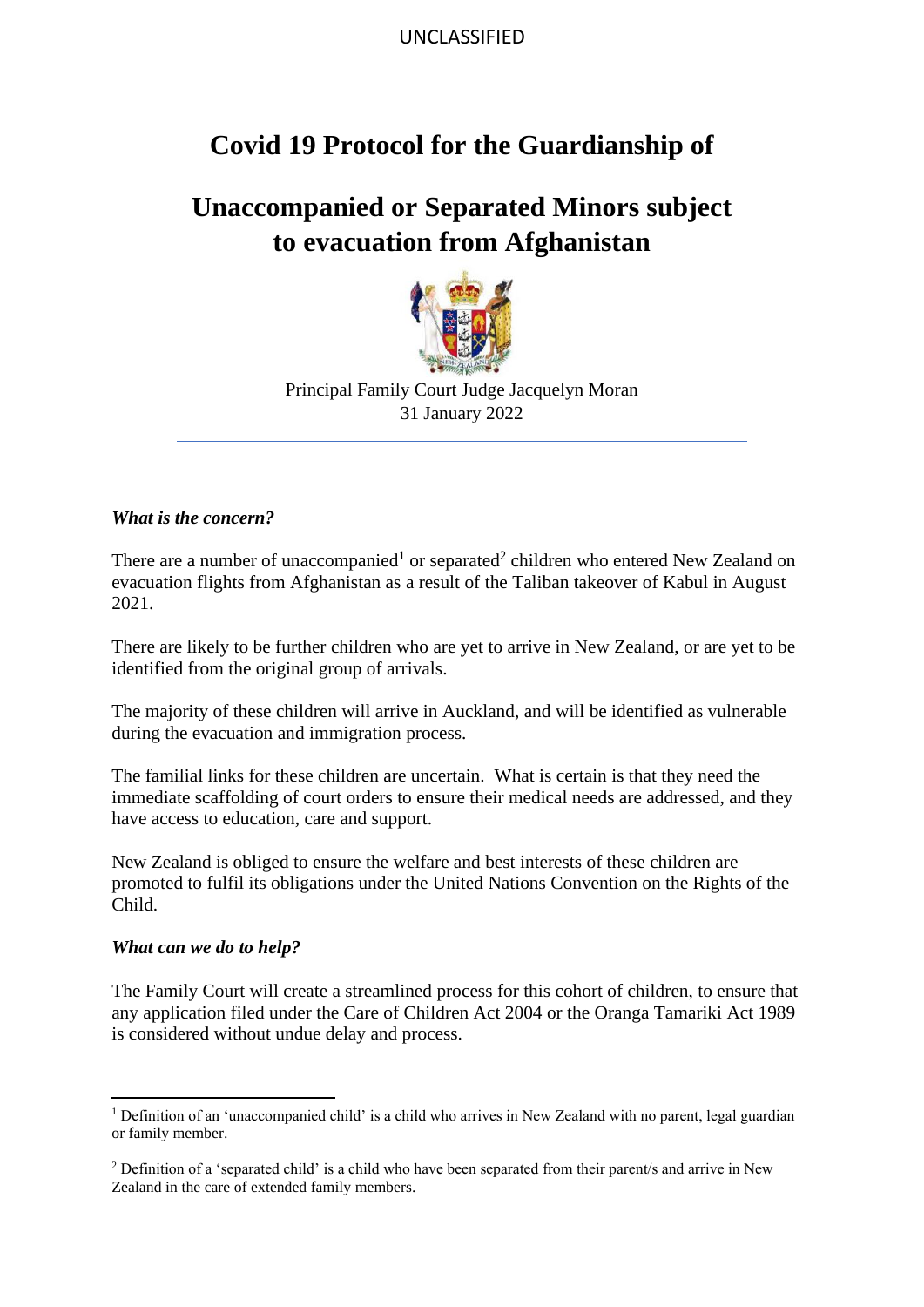## UNCLASSIFIED

The Family Court Rules permit applications to be filed on a without notice basis electronically. A Family Court Judge can make directions to expedite an application filed on notice.

With the use of AVL/VMR and electronic filing, together with a streamlined registry process and the use of specific judges to oversee this work, the applications can be determined promptly to meet the child's immediate needs.

### *How will this be implemented?*

This protocol will only apply to cases where an unaccompanied or separated Afghan child or young person has arrived in New Zealand as a result of the New Zealand government humanitarian response to the Taliban takeover of Afghanistan.

Oranga Tamariki will work with the Ministry for Business, Innovation and Employment (Immigration New Zealand) to identify these children and young people.

Oranga Tamariki may apply for an order under 31(1)(a) of the Care of Children Act 2004 to place the child under the guardianship of the Family Court. Oranga Tamariki will indicate who should be appointed as the Court's agent, either the Chief Executive of Oranga Tamariki or another named person or agency. Oranga Tamariki will indicate the general and specific powers required to meet the child's immediate needs.

Alternatively, Oranga Tamariki may support a family member or person accompanying the child to make an application to the Court for parenting or guardianship orders.

## *Review*

The protocol will be in operation until the end of 2022.

The protocol will be reviewed prior to its end date to assess its functioning and ongoing need.

## *Steps needed to implement*

- 1. One registry and one Family Court Judge to oversee all Afghanistan evacuation unaccompanied and separated minor applications and hearings from, namely:
	- a. Waitakere Registry (Claire O'Connor/Lauren Stephenson) and Judge Pidwell.
- 2. A back up Judge will be available as needed, namely:
	- a. Judge Wagner
- 3. One Family Court Co-ordinator will be assigned to the protocol, namely:
	- a. Morgana Govindan (back up Natalie Pham).
- 4. A list of culturally appropriate Lawyer for Child will be identified to undertake this work from the pool of lawyers available in the Auckland region.
- 5. All applications to be filed directly with Waitakere registry, with cover letter highlighting the application falls within the ambit of this protocol. Electronic filing is permitted.